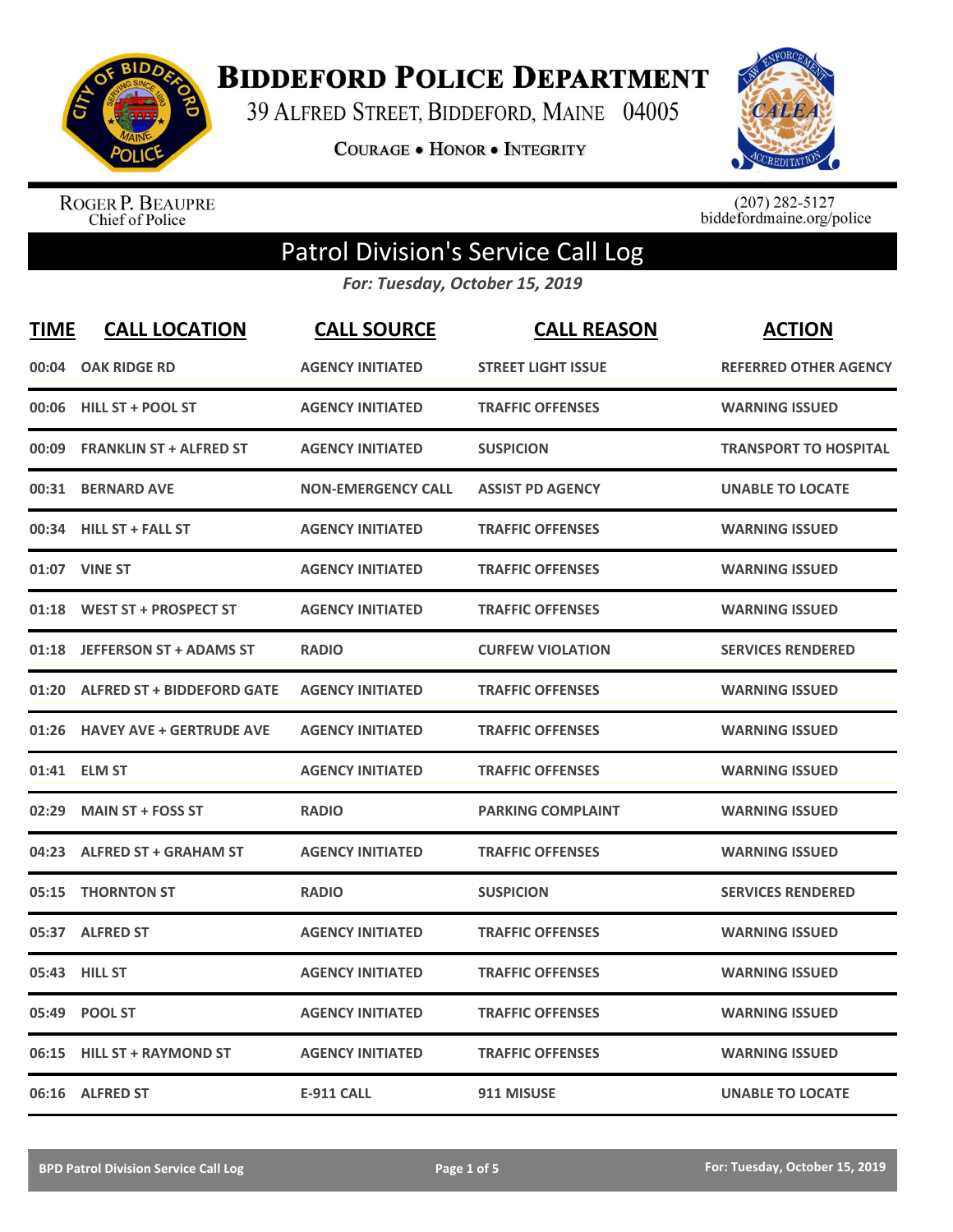| <b>TIME</b> | <b>CALL LOCATION</b>                                    | <b>CALL SOURCE</b>        | <b>CALL REASON</b>                                                                                                | <b>ACTION</b>               |
|-------------|---------------------------------------------------------|---------------------------|-------------------------------------------------------------------------------------------------------------------|-----------------------------|
|             | 06:18 MAY ST + ORCHARD ST                               | <b>AGENCY INITIATED</b>   | <b>TRAFFIC OFFENSES</b>                                                                                           | <b>WARNING ISSUED</b>       |
|             | 06:26 POOL ST                                           | <b>AGENCY INITIATED</b>   | <b>TRAFFIC OFFENSES</b>                                                                                           | <b>WARNING ISSUED</b>       |
|             | 06:39 HILL ST + FALL ST                                 | <b>AGENCY INITIATED</b>   | <b>TRAFFIC OFFENSES</b>                                                                                           | <b>WARNING ISSUED</b>       |
|             | 07:32 BACON ST                                          | <b>AGENCY INITIATED</b>   | <b>TRAFFIC OFFENSES</b>                                                                                           | <b>VSAC ISSUED</b>          |
|             | 07:54 MYRTLE ST                                         | <b>AGENCY INITIATED</b>   | <b>TRAFFIC OFFENSES</b>                                                                                           | <b>WARNING ISSUED</b>       |
|             | 08:04 ALFRED ST                                         | <b>AGENCY INITIATED</b>   | <b>TRAFFIC OFFENSES</b>                                                                                           | <b>WARNING ISSUED</b>       |
|             | 08:23 ALFRED ST + BARRA RD                              | <b>AGENCY INITIATED</b>   | <b>DISABLED VEHICLE</b>                                                                                           | <b>SERVICES RENDERED</b>    |
|             | 08:40 MORIN ST + PRECOURT ST                            | <b>AGENCY INITIATED</b>   | <b>TRAFFIC OFFENSES</b>                                                                                           | <b>VSAC ISSUED</b>          |
|             | 08:53 ALFRED ST                                         | <b>AGENCY INITIATED</b>   | <b>DRUG BOX</b>                                                                                                   | <b>SERVICES RENDERED</b>    |
|             | 09:27 ELM ST + DARTMOUTH ST                             | <b>AGENCY INITIATED</b>   | <b>TRAFFIC OFFENSES</b>                                                                                           | <b>VSAC ISSUED</b>          |
|             | 09:39 BARRA RD                                          | <b>E-911 CALL</b>         | 911 MISUSE                                                                                                        | <b>NO ACTION REQUIRED</b>   |
|             | 09:48 ALFRED ST                                         | <b>AGENCY INITIATED</b>   | <b>PAPERWORK</b>                                                                                                  | <b>PAPERWORK SERVED</b>     |
|             | 09:52 ADAMS ST                                          | <b>AGENCY INITIATED</b>   | <b>PAPERWORK</b>                                                                                                  | <b>PAPERWORK NOT SERVED</b> |
|             | 10:07 MT VERNON ST                                      | <b>AGENCY INITIATED</b>   | <b>TRAFFIC OFFENSES</b>                                                                                           | <b>VSAC ISSUED</b>          |
|             | 10:10 BRADBURY ST                                       | <b>AGENCY INITIATED</b>   | <b>PAPERWORK</b>                                                                                                  | <b>PAPERWORK NOT SERVED</b> |
|             | 10:14 ALFRED ST                                         | <b>AGENCY INITIATED</b>   | <b>PAPERWORK</b>                                                                                                  | <b>CITATION ISSUED</b>      |
|             | 10:14 MAY ST + ALFRED ST                                | <b>AGENCY INITIATED</b>   | <b>DISABLED VEHICLE</b>                                                                                           | <b>SERVICES RENDERED</b>    |
|             | 10:14 ELM ST                                            | <b>NON-EMERGENCY CALL</b> | <b>911 MISUSE</b>                                                                                                 | <b>WARNING ISSUED</b>       |
|             | 10:24 JEFFERSON ST<br><b>CHARGE: DRINKING IN PUBLIC</b> |                           | NON-EMERGENCY CALL DRINKING IN PUBLIC<br>OFFENDER: MICHAEL DAVID BISSONNETTE  AGE: 54  RESIDENT OF: BIDDEFORD, ME | <b>CITATION ISSUED</b>      |
|             | 10:53 ELM ST                                            | E-911 CALL                | 911 MISUSE                                                                                                        | <b>NEGATIVE CONTACT</b>     |
|             | 10:59 GRAYSON ST + ELM ST                               | <b>AGENCY INITIATED</b>   | <b>TRAFFIC OFFENSES</b>                                                                                           | <b>VSAC ISSUED</b>          |
|             | 11:14 ALFRED ST                                         | <b>AGENCY INITIATED</b>   | <b>MENTAL ILLNESS CASES</b>                                                                                       | <b>SERVICES RENDERED</b>    |
|             | 11:19 ELM ST                                            | <b>AGENCY INITIATED</b>   | <b>TRAFFIC OFFENSES</b>                                                                                           | <b>WARNING ISSUED</b>       |
|             | 11:31 MOUNTAIN RD                                       | <b>AGENCY INITIATED</b>   | <b>TRAFFIC OFFENSES</b>                                                                                           | <b>WARNING ISSUED</b>       |
|             | 11:36 ALFRED ST                                         | <b>WALK-IN AT STATION</b> | <b>MENTAL ILLNESS CASES</b>                                                                                       | <b>SERVICES RENDERED</b>    |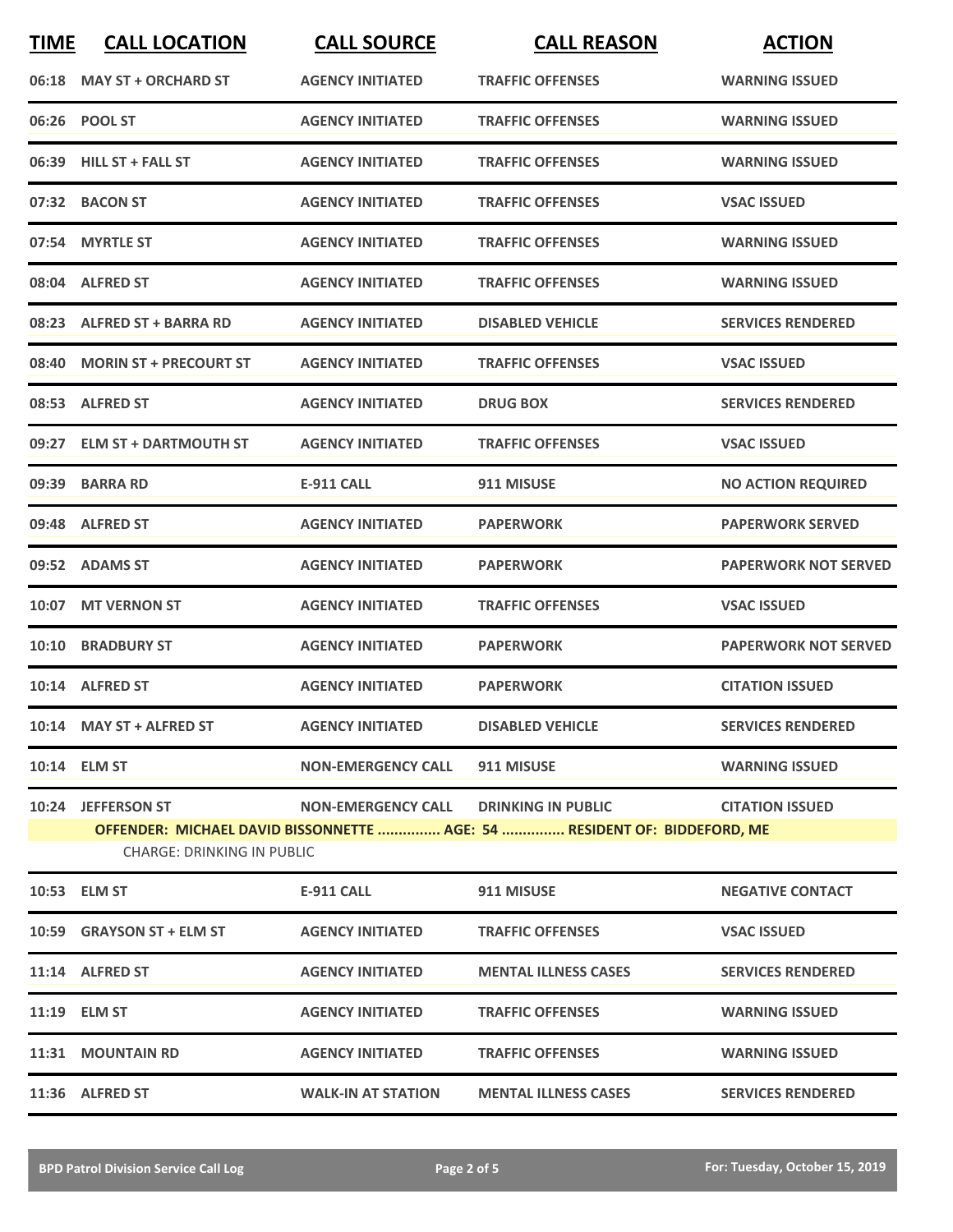| <b>TIME</b> | <b>CALL LOCATION</b>           | <b>CALL SOURCE</b>        | <b>CALL REASON</b>                        | <b>ACTION</b>                |
|-------------|--------------------------------|---------------------------|-------------------------------------------|------------------------------|
|             | 11:39 BOULDER WAY              | <b>AGENCY INITIATED</b>   | <b>TRAFFIC OFFENSES</b>                   | <b>WARNING ISSUED</b>        |
|             | 11:49 ALFRED ST                | <b>NON-EMERGENCY CALL</b> | <b>PAPERWORK</b>                          | <b>SERVICES RENDERED</b>     |
|             | 11:51 HILL ST                  | <b>AGENCY INITIATED</b>   | PRO-ACTIVE DV RESPONSE TEAM               | <b>NO VIOLATION</b>          |
|             | 11:52 ALFRED ST                | <b>NON-EMERGENCY CALL</b> | <b>SUSPICION</b>                          | <b>SERVICES RENDERED</b>     |
|             | 11:53 SACO FALLS WAY           | <b>AGENCY INITIATED</b>   | <b>PRO-ACTIVE DV RESPONSE TEAM</b>        | <b>NO VIOLATION</b>          |
|             | 12:08 ALFRED ST                | <b>WALK-IN AT STATION</b> | <b>COURT ORDERED CHECK IN</b>             | <b>SERVICES RENDERED</b>     |
|             | 12:17 ALFRED ST                | <b>NON-EMERGENCY CALL</b> | <b>DISTURBANCE / NOISE</b>                | <b>WARNING ISSUED</b>        |
|             | 12:28 CLIFFORD ST + GEORGE ST  | <b>NON-EMERGENCY CALL</b> | <b>ANIMAL COMPLAINT</b>                   | <b>NEGATIVE CONTACT</b>      |
| 12:49       | <b>ALFRED ST</b>               | <b>AGENCY INITIATED</b>   | <b>TRAFFIC OFFENSES</b>                   | <b>VSAC ISSUED</b>           |
|             | 12:53 ALFRED ST                | E-911 CALL                | 911 MISUSE                                | <b>NO ACTION REQUIRED</b>    |
|             | 13:02 ALFRED ST                | <b>AGENCY INITIATED</b>   | <b>TRAFFIC OFFENSES</b>                   | <b>VSAC ISSUED</b>           |
|             | 13:02 BOULDER WAY              | <b>NON-EMERGENCY CALL</b> | <b>THEFT</b>                              | <b>REPORT TAKEN</b>          |
| 13:09       | <b>HILL ST</b>                 | <b>WALK-IN AT STATION</b> | <b>PAPERWORK</b>                          | <b>SERVICES RENDERED</b>     |
| 13:20       | <b>ALFRED ST</b>               | <b>OTHER</b>              | <b>PAPERWORK</b>                          | <b>SERVICES RENDERED</b>     |
|             | 13:39 SOUTH ST                 | <b>WALK-IN AT STATION</b> | <b>ESCORTS / RELAYS</b>                   | <b>SERVICES RENDERED</b>     |
|             | 13:39 SPRINGBROOK DR           | <b>NON-EMERGENCY CALL</b> | <b>SUSPICION</b>                          | <b>NEGATIVE CONTACT</b>      |
|             | 13:45 ALFRED ST                | <b>E-911 CALL</b>         | <b>DUPLICATE CALL</b>                     | <b>NO ACTION REQUIRED</b>    |
|             | <b>14:00 PIKE ST</b>           | <b>AGENCY INITIATED</b>   | <b>PRO-ACTIVE DV RESPONSE TEAM</b>        | <b>NO VIOLATION</b>          |
|             | 14:35 MAIN ST + BRADBURY ST    | <b>NON-EMERGENCY CALL</b> | <b>ANIMAL COMPLAINT</b>                   | <b>GONE ON ARRIVAL</b>       |
|             | 14:48 HILL ST                  | <b>AGENCY INITIATED</b>   | ATTEMPTED/THREATENED SUICIDE REPORT TAKEN |                              |
|             | <b>15:28 WENTWORTH ST</b>      | <b>WALK-IN AT STATION</b> | <b>PAPERWORK</b>                          | <b>SERVICES RENDERED</b>     |
|             | 15:35 WEST MYRTLE ST           | <b>NON-EMERGENCY CALL</b> | <b>SUSPICION</b>                          | <b>SERVICES RENDERED</b>     |
|             | 15:51 POOL ST                  | <b>AGENCY INITIATED</b>   | <b>TRAFFIC OFFENSES</b>                   | <b>VSAC ISSUED</b>           |
|             | <b>15:55 FORTUNES ROCKS RD</b> | <b>E-911 CALL</b>         | <b>ANIMAL COMPLAINT</b>                   | <b>REFERRED OTHER AGENCY</b> |
|             | 15:59 SOUTH ST                 | <b>WALK-IN AT STATION</b> | <b>ESCORTS / RELAYS</b>                   | <b>SERVICES RENDERED</b>     |
|             | 16:20 POOL ST + MARIAL AVE     | <b>AGENCY INITIATED</b>   | <b>TRAFFIC OFFENSES</b>                   | <b>WARNING ISSUED</b>        |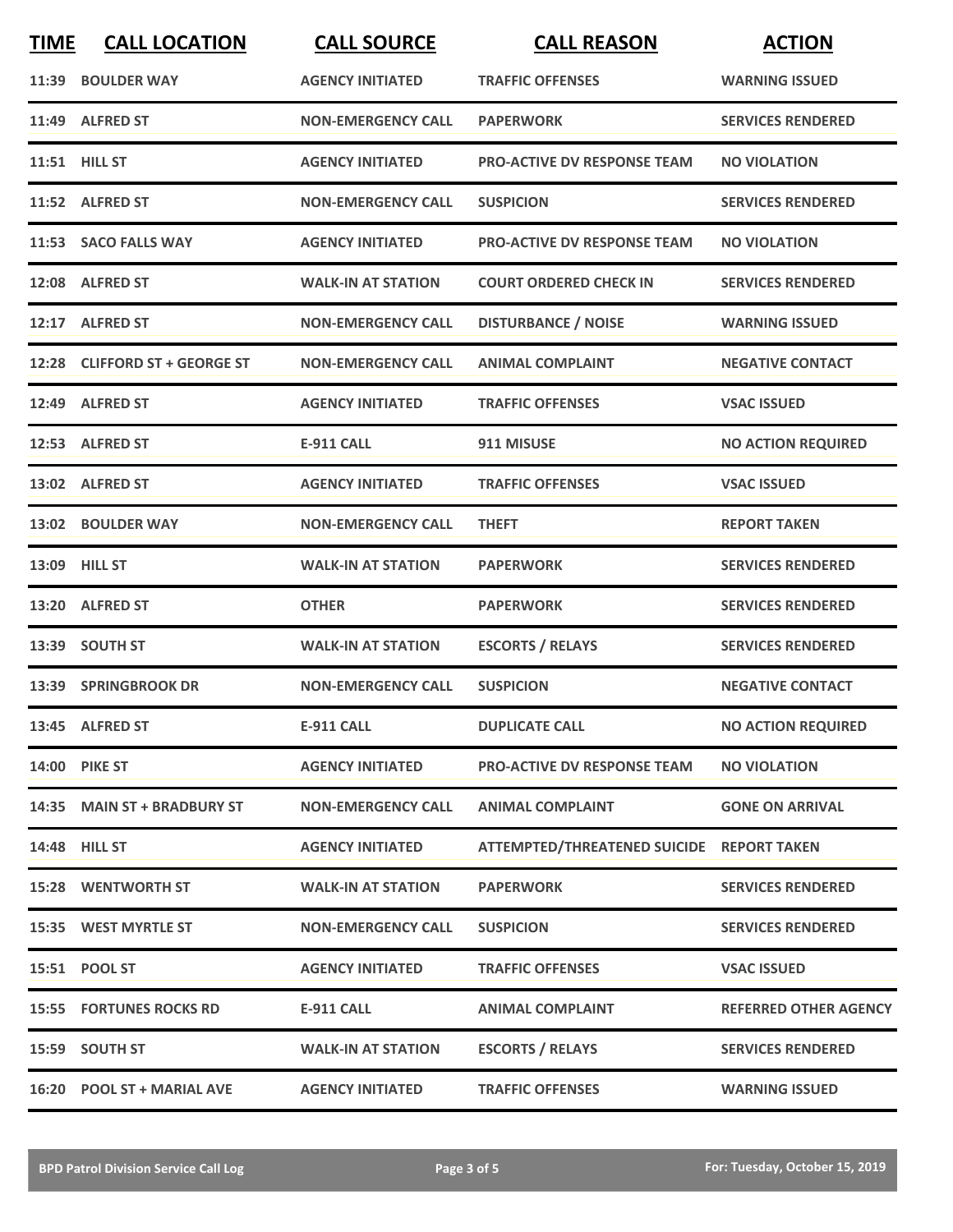| <b>TIME</b> | <b>CALL LOCATION</b>            | <b>CALL SOURCE</b>        | <b>CALL REASON</b>            | <b>ACTION</b>                |
|-------------|---------------------------------|---------------------------|-------------------------------|------------------------------|
|             | <b>16:23 WESTLAND AVE</b>       | <b>NON-EMERGENCY CALL</b> | <b>PARKING COMPLAINT</b>      | <b>PARKING TICKET ISSUED</b> |
|             | 16:32 ELM ST + PRECOURT ST      | <b>AGENCY INITIATED</b>   | <b>TRAFFIC OFFENSES</b>       | <b>WARNING ISSUED</b>        |
|             | 16:44 PRECOURT ST + BAKERS WAY  | <b>AGENCY INITIATED</b>   | <b>TRAFFIC OFFENSES</b>       | <b>WARNING ISSUED</b>        |
|             | 16:50 POOL ST + MEETINGHOUSE RD | <b>AGENCY INITIATED</b>   | <b>TRAFFIC OFFENSES</b>       | <b>REPORT TAKEN</b>          |
|             | 16:51 ELM ST + PRECOURT ST      | <b>AGENCY INITIATED</b>   | <b>TRAFFIC OFFENSES</b>       | <b>VSAC ISSUED</b>           |
|             | <b>16:55 GODBOUT WAY</b>        | <b>NON-EMERGENCY CALL</b> | <b>DISABLED VEHICLE</b>       | <b>SERVICES RENDERED</b>     |
|             | 16:59 ALFRED ST                 | <b>E-911 CALL</b>         | <b>DISTURBANCE / NOISE</b>    | <b>WARNING ISSUED</b>        |
|             | 17:24 LINCOLN ST                | <b>NON-EMERGENCY CALL</b> | <b>PARKING COMPLAINT</b>      | <b>PARKING TICKET ISSUED</b> |
|             | 17:25 BAKERS WAY + PRECOURT ST  | <b>AGENCY INITIATED</b>   | <b>DISABLED VEHICLE</b>       | <b>SERVICES RENDERED</b>     |
|             | 17:51 MAIN ST                   | <b>NON-EMERGENCY CALL</b> | <b>JUVENILE OFFENSES</b>      | <b>NEGATIVE CONTACT</b>      |
|             | 18:14 ST MARYS ST               | <b>NON-EMERGENCY CALL</b> | <b>CHECK WELFARE</b>          | <b>SERVICES RENDERED</b>     |
|             | 18:18 GRAHAM ST                 | <b>E-911 CALL</b>         | <b>DOMESTIC COMPLAINTS</b>    | <b>REPORT TAKEN</b>          |
| 18:19       | <b>MAIN ST</b>                  | <b>NON-EMERGENCY CALL</b> | <b>CHECK WELFARE</b>          | <b>TRANSPORT TO HOSPITAL</b> |
| 18:35       | <b>BIRCH ST</b>                 | <b>NON-EMERGENCY CALL</b> | <b>ARTICLES LOST/FOUND</b>    | <b>REPORT TAKEN</b>          |
|             | 18:57 GRANITE ST                | <b>NON-EMERGENCY CALL</b> | <b>MISSING PERSON</b>         | <b>SERVICES RENDERED</b>     |
|             | 19:14 ALFRED ST                 | <b>WALK-IN AT STATION</b> | <b>PAPERWORK</b>              | <b>NO ACTION REQUIRED</b>    |
|             | 19:40 GRANITE ST                | <b>RADIO</b>              | <b>CALL FOR DPW</b>           | <b>REFERRED OTHER AGENCY</b> |
|             | 19:49 GRAHAM ST                 | <b>E-911 CALL</b>         | <b>THEFT</b>                  | <b>SERVICES RENDERED</b>     |
|             | 20:00 ALFRED ST                 | <b>WALK-IN AT STATION</b> | <b>PAPERWORK</b>              | <b>SERVICES RENDERED</b>     |
|             | 21:49 SOUTH ST + WADLIN RD      | <b>NON-EMERGENCY CALL</b> | <b>SUSPICION</b>              | <b>NEGATIVE CONTACT</b>      |
|             | 21:53 MARBLEHEAD LN             | <b>AGENCY INITIATED</b>   | <b>SUSPICION</b>              | <b>SERVICES RENDERED</b>     |
|             | 22:24 ALFRED ST                 | <b>NON-EMERGENCY CALL</b> | <b>COURT ORDERED CHECK IN</b> | <b>SERVICES RENDERED</b>     |
|             | 22:55 QUIMBY ST                 | <b>NON-EMERGENCY CALL</b> | <b>CHECK WELFARE</b>          | <b>NEGATIVE CONTACT</b>      |
|             | 23:15 ALFRED ST                 | <b>AGENCY INITIATED</b>   | <b>TRAFFIC OFFENSES</b>       | <b>WARNING ISSUED</b>        |
|             | 23:45 ALFRED ST + ROBERTS ST    | <b>AGENCY INITIATED</b>   | <b>TRAFFIC OFFENSES</b>       | <b>WARNING ISSUED</b>        |
|             | 23:46 RIVER RD + SOUTH ST       | <b>AGENCY INITIATED</b>   | <b>TRAFFIC OFFENSES</b>       | <b>WARNING ISSUED</b>        |